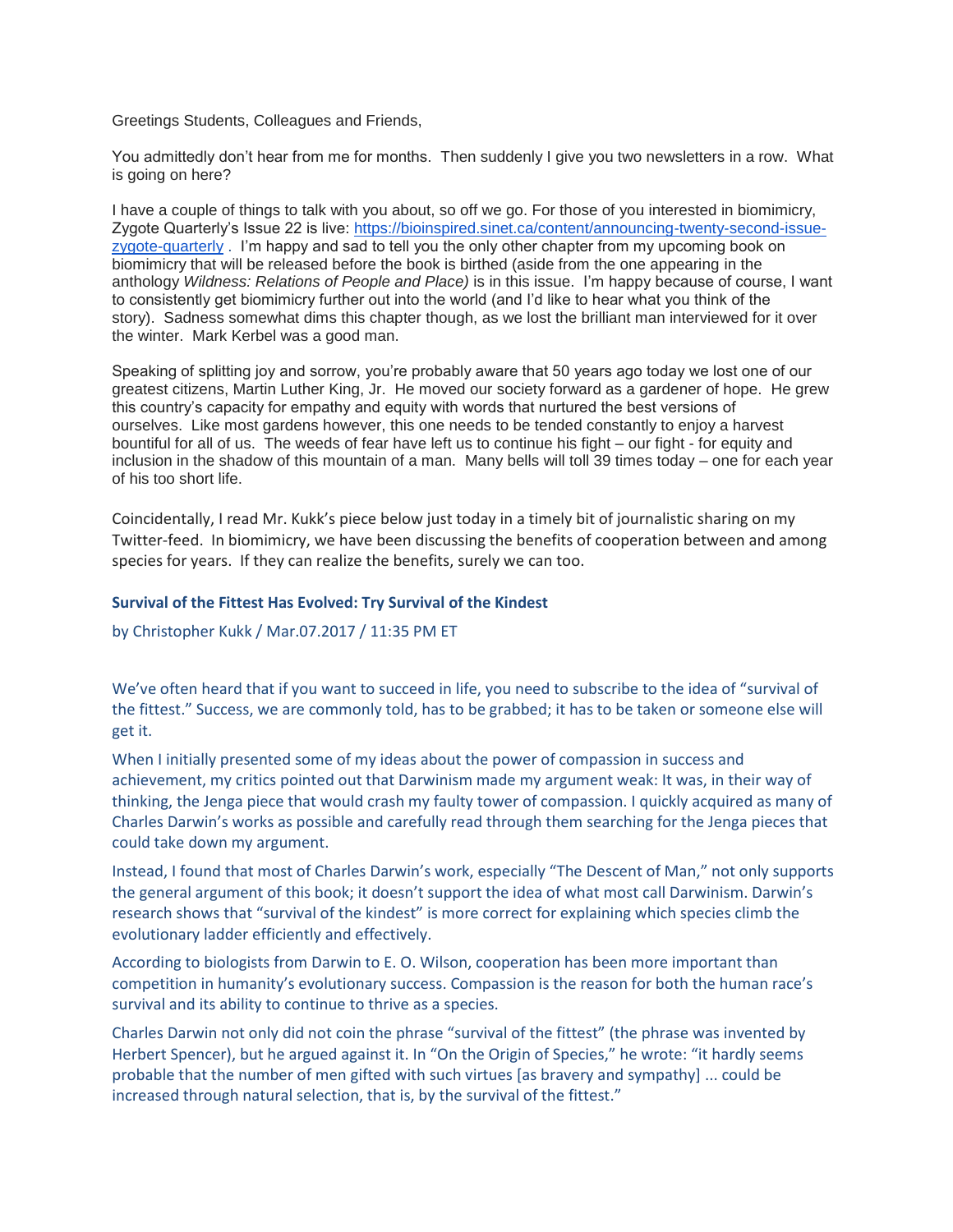Darwin was very clear about the weakness of the survival-of-the-fittest argument and the strength of his "sympathy hypothesis" when he wrote: "Those communities which included the greatest number of the most sympathetic members would flourish best and rear the greatest number of offspring." What Darwin called "sympathy," in the words of Paul Ekman, "today would be termed empathy, altruism, or compassion."

Darwin goes so far in his compassion argument as to tie the success of human evolution (and even "lower animals") to the evolution of compassion. He writes that as the human race evolved from "small tribes" into large civilizations, concern about the well-being of others extended to include not just strangers but "all sentient beings."

He even calls compassion "the almost ever-present instinct" when a fellow human witnesses the suffering of another. In other words, Darwin believed that compassion was a natural instinct that we all share. The bumper-sticker way of teaching and labeling Darwin's ideas as exclusively focused on the "survival of the fittest" is not only misleading; it completely misses his idea that humanity's success hinges on its level of compassion or sympathy.

Since Darwin's fieldwork and writings, researchers from various fields have supported his perspective. Biologist and theorist Edward O. Wilson, who is known for his studies of ants and bees that have yielded insights into human existence, has shown that our evolution from tribal into a global society increasingly favors compassionate and cooperative over callous and competitive approaches to human interaction.

Wilson calls our "selfish activity" in interpersonal relations "the Paleolithic curse" that "hampers" success at all levels where groups of humans interact. Although selfishness may have been an advantage during the Paleolithic Era, when Homo sapiens lived more independently of each other, Wilson contends that it is "innately dysfunctional" in our highly interconnected societies and world.

One of the main reasons that compassion helps people succeed is called "group selection" in science or "teamwork" in sports and business. David Sloan Wilson and Edward O. Wilson (no relation) have recently doubled down on Darwin's argument, stating that "our ability to function as team players in coordinated groups enabled our species to achieve worldwide dominance, replacing other types of hominid and a range of other species along the way."

The Wilsons are not saying that selfishness, ruthlessness, and meanness play no part in evolution or reality; instead, they contend that compassion, altruism, generosity, and cooperation play greater roles. If you overlay their logic onto sports teams, local communities and nations, both Darwin and the Wilsons are arguing that groups made up self-interested people will fail more than they succeed. In contrast, groups consisting of mainly "survival of the kindest," compassionate people will succeed more than they fail.

Why? The members of the selfish group are looking out only for themselves, and if others in their group fall, they see it as strengthening their own survival within it: One less competitor to worry about. Over time, as Darwin noted, their membership dwindles relative to the compassionate group. As E. O. Wilson writes in "The Meaning of Human Existence": "Within groups selfish individuals beat altruistic individuals, but groups of altruists beat groups of selfish individuals."

Selfish people and even bullies may win a couple of rounds or sets in the game of life, but they rarely win the match or game; it is the compassionate people who win.

*Adapted from [The Compassionate Achiever: How Helping Others Fuels Success](http://chriskukk.com/the-compassionate-achiever) by Christopher L. Kukk, Ph.D. Copyright ©2017 by Christopher L. Kukk, Ph.D., published by HarperOne, an imprint of HarperCollins Publishers.*